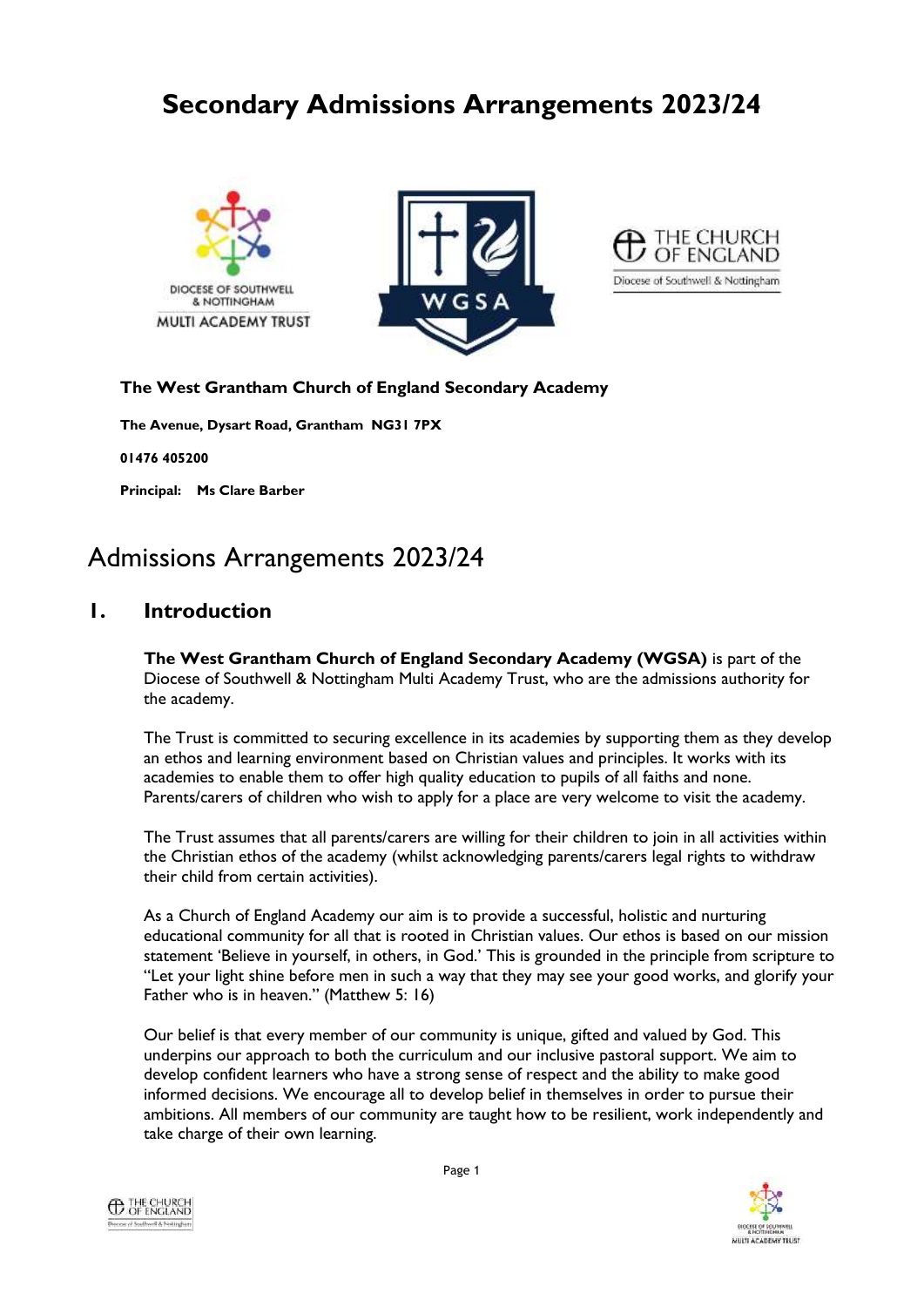Our belief is that our community should support and care for each other, this is reflected by all belonging to one of our three Houses. We work together to raise charitable funds and compete for the House Cup. We relish the opportunity to work with others towards common goals and celebrate each other's success in a respectful and loving manner.

Our hope is that all members of our school community develop a passion for making a difference whether at local, national or global level and as a school, we will do all we can to support everyone on this journey.

#### **Published Admissions Number**

All schools and academies are required to have a published admission number. This is the number of pupils each school can admit. The School Admissions Code 2021 defines the relevant age group, as the age group at which pupils are or will normally be admitted to the school e.g., Year 7 and Year 12.

The Published Admissions Number (PAN) for the academy is **120.**

# **2. Application Process for Admission into Year 7**

2.1 Academies in the Diocese of Southwell & Nottingham Multi Academy Trust participate in **Lincolnshire County Council's Co-ordinated Admissions Scheme** and all deadlines within that scheme should be adhered to by applicants.

All other admissions applications are known as **'in-year'** applications and follow a slightly different application process referred to in section 4.

2.2 Applications for admissions into Year 7 must be made to the local authority where the child resides (the child's home local authority) by **25 March 2023.** Parents should apply using the **Local Authority Application Form**, to be returned online to their home Local Authority, before the closing date. For Lincolnshire residents this form can be found on the Lincolnshire County Council website at [https://www.lincolnshire.gov.uk/school-admissions.](https://www.lincolnshire.gov.uk/school-admissions) Applications can also be made by completing a paper application form or by telephone on 01522 552222.

## 2.3 **Ranking Applications**

In line with the Trust's 'Scheme of Delegation' the Local Governing Body (LGB) at the academy is responsible for applying the admissions oversubscription criteria (see section 3) to all applications and ranking them in priority order. Applicants will then be sent a decision by the home Local Authority on the offer day.

#### 2.4 **National offer day**

This is the day each year on which local authorities are required to send the offer of a school place to all parents in their area. For secondary pupils, offers are sent out by the home local authority on **1 March 2023** or the next working day.

These dates are relevant to all on-time applications in the primary coordinated admissions rounds. If offer day falls on a non-working day, information will be sent on the next working day.

#### 2.5 **Late Applications (those received after the closing date).**

Late applications are considered after all on time applications have been processed and will be processed in-line with the Lincolnshire County Council Co-ordinated Admissions Scheme. Full details of which are available at [https://www.lincolnshire.gov.uk/school-admissions.](https://www.lincolnshire.gov.uk/school-admissions)



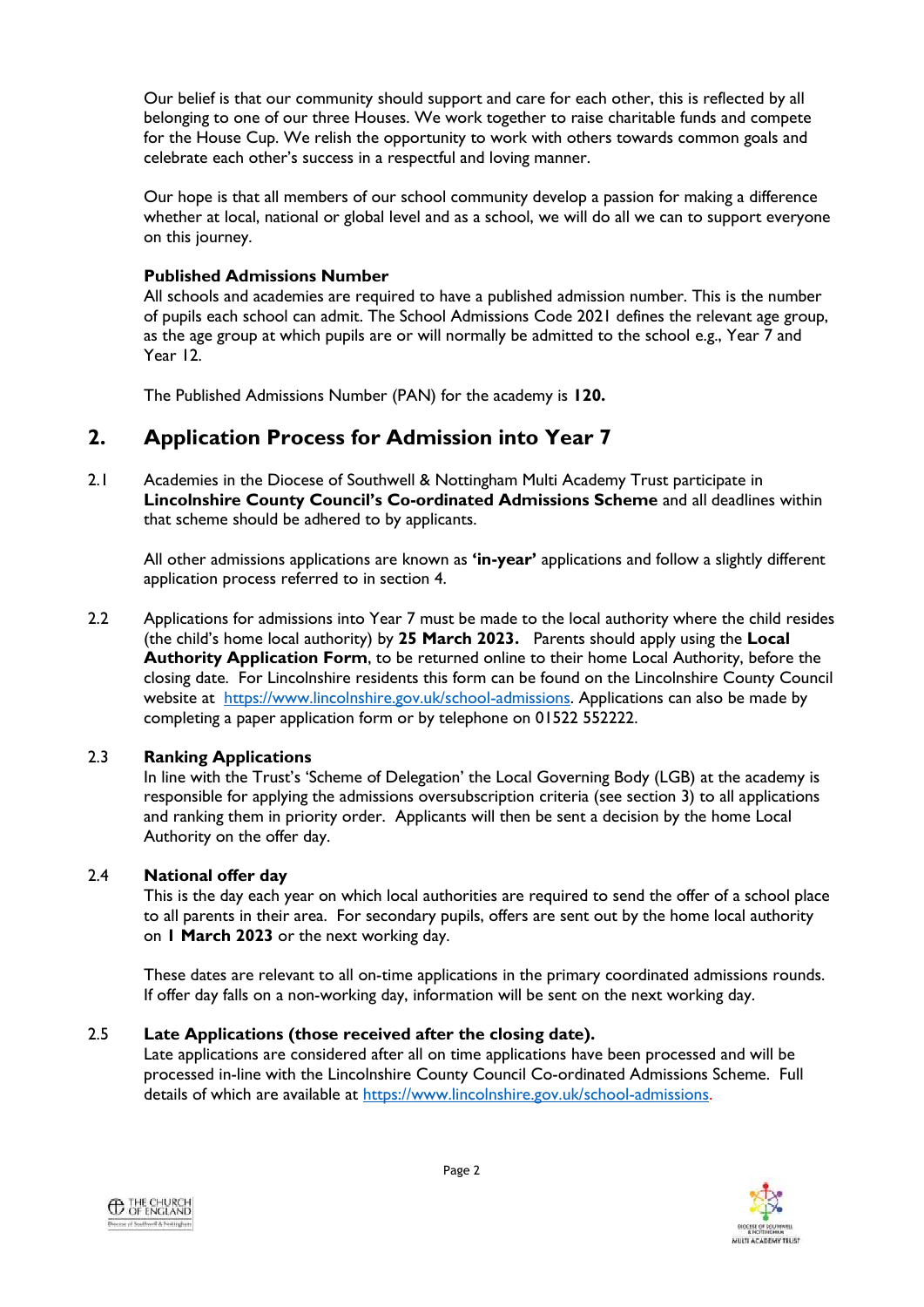#### 2.6 **Reserve List**

Parents whose children are not offered a place will be placed on a waiting list which is maintained in partnership with Lincolnshire County Council until 31 August and held by the school until the end of the academic year. The position on a waiting list is decided by the oversubscription criteria. No reference is made to the date an application has been received or whether a parent has appealed against the decision. The waiting list is re-ranked every time there is a new application. If any applications are received that have a higher priority within the admission oversubscription criteria, these will be placed higher than applications that may have been on the list for some time. Being on a waiting list does not mean that a place will eventually become available. If a place becomes available, the place will be allocated to the child who is top of the waiting list at that time.

#### 2.7 **Right of Appeal**

Under the terms of the School Admissions Appeals Code 2012, if you apply for and are refused a place at WGSA you have the right to appeal.

In all cases where a place is refused at the academy, the applicant will be informed of their right of appeal to an independent panel. The decision of the independent panel is binding on all parties. Details of how to appeal a decision to refuse admission will be communicated to the applicant at the time of the refusal and will also be available on the academy website.

#### 2.8 **Withdrawing an offer of a place.**

An offer of a place may only be withdrawn if it has been offered in error, a parent has not responded within a reasonable period of time, or it is established that the offer was obtained through a fraudulent or intentionally misleading application.

## 2.9 **Fraudulent information.**

Where an offer of a place is found to be based on fraudulent or intentionally misleading information provided on the application, and this effectively denied a place to a child with a higher priority for the place at the school, the offer of a place may be withdrawn.

Where the allocation has been withdrawn, the application will be reconsidered and the usual statutory right of appeal will be made available if a place is subsequently refused.

The academy will check the home address on any applications where there are doubts about the information provided.

#### 2.10 **Repeat Applications**

Repeat applications to the academy will not be considered in the same school year unless there has been a significant and material change in the circumstances of the application or those of the academy. A significant and material change in circumstances is something that alters the decision already made.

#### 2.11 **Admission of children outside the normal age group**

Parents may seek a place for their child outside the normal age group, for example if the child is gifted and talented, has experienced ill health or is a summer born child. This is not limited to applications for those starting school for the first time but includes children moving from infant to junior/primary schools and from primary to secondary schools. Children should only be educated out of the normal age group in very limited circumstances.

Parents should submit a request in writing to the academy as early as possible. The school will consider all requests and will make decisions based on the circumstances of each case and in the best interests of the child concerned. This will include taking account of the parent's views; information about the child's academic, social and emotional development; where relevant, the child's medical history and the views of a medical professional; whether they have previously been



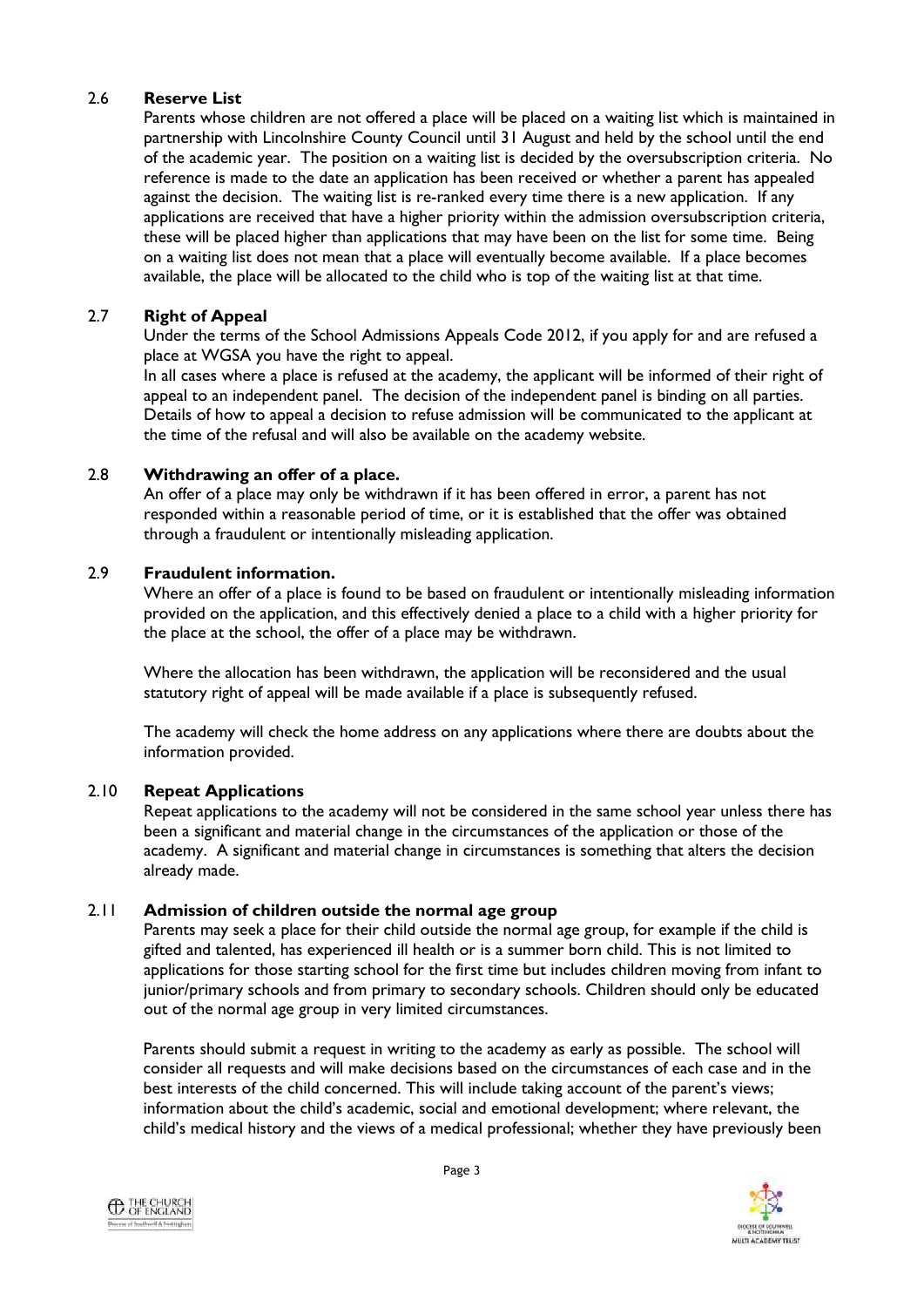educated out of their normal age group; and whether they may naturally have fallen into a lower age group if it were not for being born prematurely.

When parents are told the decision about the year group to which the child should be admitted, they will also be given reasons for the decision. Where it is agreed that a child will be admitted out of the normal age group and, as a consequence of that decision, the child will be admitted to an intake age group, the home local authority must process the application as part of the main admissions round. Parents have a statutory right to appeal against the refusal of a place at a school for which they have applied. This right does not apply if they are offered a place at the school but it is not in their preferred age group.

# **3 In-Year Admissions Applications**

3.1 The academy participates in **Lincolnshire County Council's In-Year Co-ordinated Scheme.**

Details of the application process for 'in year' admissions is on the Lincolnshire County Council website<https://www.lincolnshire.gov.uk/school-admissions>and applications should be made directly to them. Parents can apply online, by telephone or by completing a paper application form. For transfer or application outside the normal admissions round the waiting list lasts until the end of the current academic year. It is maintained in strict 'admission criteria' order, irrespective of the date of application and is re-ranked every time there is a new application.

- 3.2 The academy also participates in **Lincolnshire County Council's Fair Access Protocol,** which includes the admission of vulnerable children in collaboration with the Local Authority. For full details please visit [https://www.lincolnshire.gov.uk/school-admissions.](https://www.lincolnshire.gov.uk/school-admissions)
- 3.3 The academy will admit any child up to PAN, providing it does not cause prejudice to the existing year group or other children in the academy.

# **4. Admissions Arrangements for Admissions to Year 7**

4.1 If there are fewer applications than places available, for the year group applied for, then all applicants will be allocated a place. If the academy receives more applications than it has places for, then the following oversubscription criteria will be applied after places have been allocated to any pupils who have an **Education, Health and Care Plan** (EHCP) which names the school.

## 4.2 **Special Circumstances**

Children whose particular medical need, mobility support needs, special educational needs or social circumstances that are supported by written evidence from a doctor, social worker or other relevant professional at the time of the application will be considered by the academy. The information must demonstrate that **WGSA** is the only school/academy which can cater for the child's particular needs.

## 4.3 **Oversubscription Criteria**

Before allocating places, the academy will first meet its statutory duty to children with an Education, Health Care Plan which names the school.

The first criterion represents the group of children most likely to get a place at the school. The last criterion represents the group of children least likely to get a place.

a) Children looked after by a local authority and all previously looked after children, including those children who appear (to the admission authority) to have been in state care outside of England and ceased to be in state care as a result of being adopted



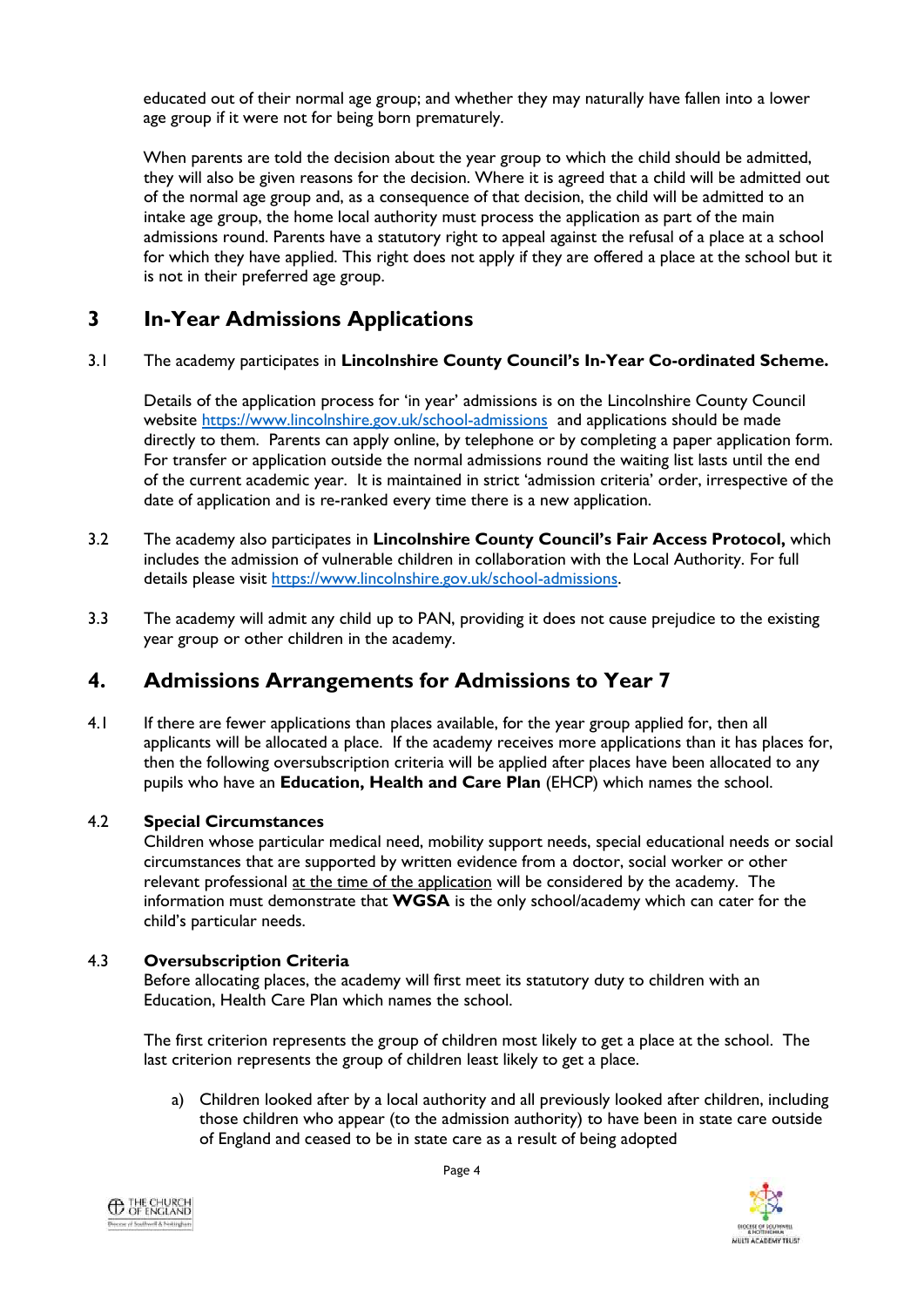- b) Children who have siblings on roll at the time of application.
- c) Children who have medical or social grounds supported by appropriate professional evidence, for example a letter from a doctor or social worker.
- d) Children who attend The West Grantham Church of England Primary Academy When applying for the intake round in Year 7.
- e) The distance from the home to the academy, priority will be given to the child living closest to the academy.

#### 4.4 **Distance Measurement**

In the event of oversubscription, within all but the first criterion, preference will be given to children who live nearest to the academy as the crow flies (by straight line). Distances are measured from the main administrative point at the school campus to an address point (using eastings and northings as defined by Ordnance Survey) to the child's home using Lincolnshire County Council's computerised distance measuring software.

#### **4.5 Tie Breaker**

Where two or more applicants are equal in all respects and it is therefore not possible to differentiate between them, a method of random allocation will be used to allocate places supervised by someone independent of the academy.

#### 4.5 **UK Service Personnel**

For families of UK service personnel with a confirmed posting to the area, or crown servants returning to live in the area from overseas, the Directors will:

- Process an application in advance of the family arriving in the area provided it is accompanied by an official letter that declares a relocation date and a Unit postal address, intended address or quartering area address to use when considering the application against the school's oversubscription criteria.
- Accept a Unit postal address or quartering area address for admissions purposes for a service child, where another address is not available or where the parent requests this.

The Directors will not refuse a service child a place because the family does not have an intended address or does not yet live in the area.

Evidence of an intended address will be required such as tenancy agreement, or mortgage statement. Please contact the school for more details.

For late coordinated applications and in year applications supported by the appropriate military documentation, we will aim to remove any disadvantage to UK service personnel (UK Armed Forces). The governors will consider whether:

- An application from that address would normally succeed in an oversubscribed year
- There is any child on the reserve list with higher priority under the oversubscription criteria
- The prejudice from admitting an extra child would be excessive.

The governors have discretion to admit in these circumstances if they wish but are not obliged to do so. If a place is refused, parents will be informed of the statutory right of appeal.

# **5. Definitions**

## 5.1 **Looked after and previously looked after children.**

The School Admissions Code 2021 states that all admission authorities must give highest priority to this group of children and provides the following definition:



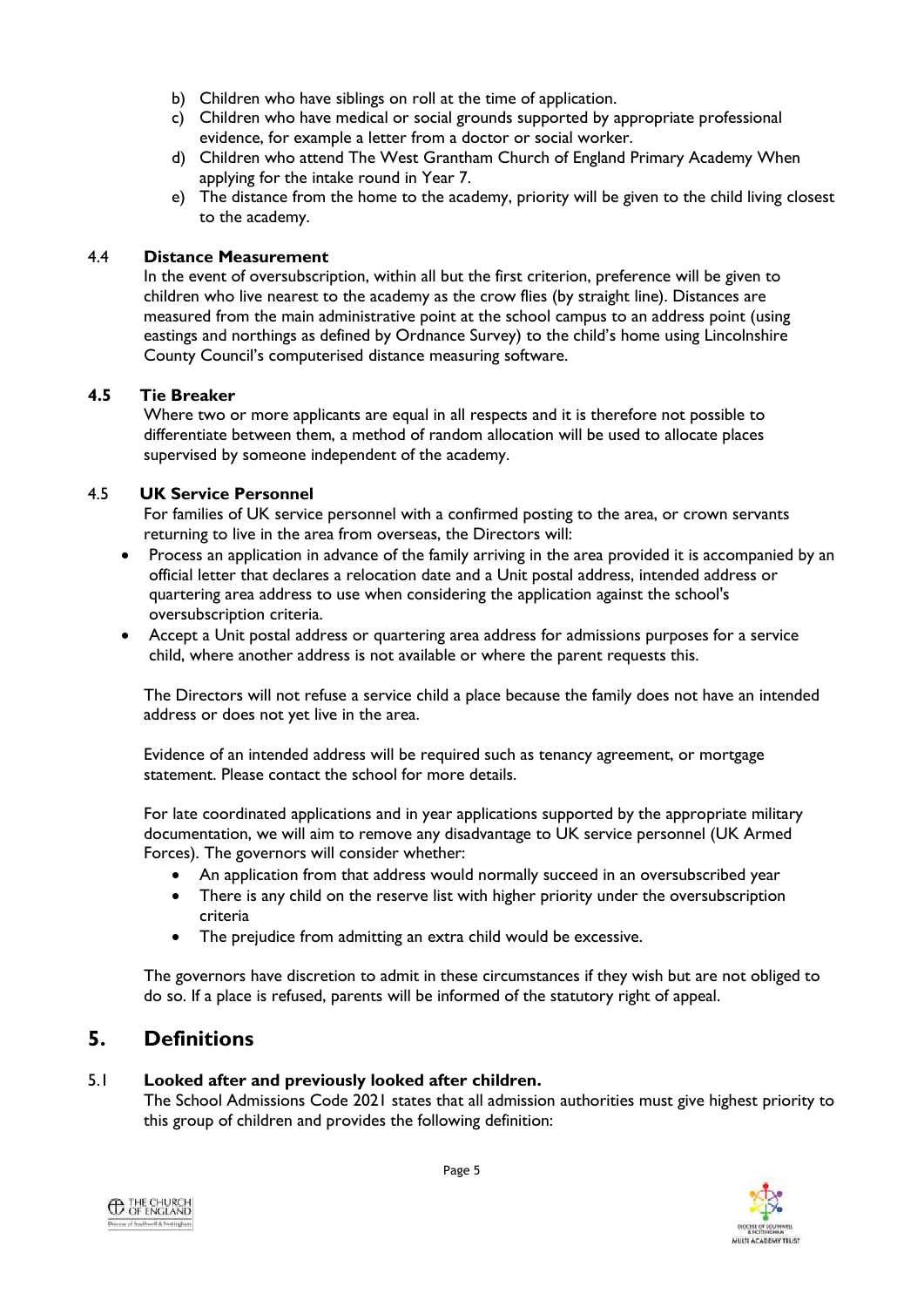A looked after child is a child who is (a) in the care of a local authority, or (b) being provided with accommodation by a local authority in the exercise of their social services functions in accordance with section 22(1) of the Children Act 1989 at the time of making an application to a school. Previously looked after children are children who were looked after but ceased to be so because they were adopted (or became subject to a residence order or special guardianship order). This includes children who were adopted under the Adoption Act 1976 and children who were adopted under section 46 of the Adoption and Children Act 2002. Child arrangements orders are defined in section 8 of the Children Act 1989, as amended by section 12 of the Children and Families Act 2014. Child arrangements orders replace residence orders and any residence order in force prior to 22 April 2014 is deemed to be a child arrangements order. Section 14A of the Children Act 1989 defines a 'special guardianship order' as an order appointing one or more individuals to be a child's special guardian (or special guardians).

For children who have been in state care outside of England and who ceased to be in state care as a result of being adopted, the following definitions applies:

A child is regarded as having been in state care in a place outside of England if they were accommodated by a public authority, a religious organisation or any other provider of care whose sole purpose is to benefit society.

An adoption order is an order under Section 46 of the Adoption and Children Act 2002. A residence order and child arrangements order is an order settling the arrangements to be made as to the person with whom the child is to live under Section 8 of the Children Act 1989. Section 14A of the Children Act 1989 defines a "special guardianship order" as an order appointing one or more individuals to be a child's special guardian (or special guardians).

1.7 of the Schools Admissions Code 2021 provides a definition of IAPLAC and the new DfE guidance for admission of IAPLAC offers the following:-

"To be eligible for IAPLAC priority, the child must appear (to the admission authority) to have been in state care outside of England (in the care of or accommodated by a public authority, a religious organisation, or any other provider of care whose sole or main purpose is to benefit society) and ceased to be in state care as a result of being adopted."

#### 5.2 **Home address**

The child's place of residence is taken to be the parental home, other than in the case of children fostered by a local authority, and private fostering where either the parental address or that of the foster parent may be used. If a child's parents live at separate addresses, the address where the child permanently spends at least three 'school' nights (Sunday, Monday, Tuesday, Wednesday, or Thursday) will be taken to be the place of residence.

Evidence that a child's place of residence is permanent may also be sought and this should prove that a child lived at the address at the time of the application. Informal arrangements between parents will not be taken into consideration.

#### 5.3 **Parent**

- The mother of the child.
- The father of the child where he was married to the mother either when the child was born or at a later date.
- The father of the child if (since 1 December 2003) he was registered as the father on the birth certificate.
- An adoptive parent.